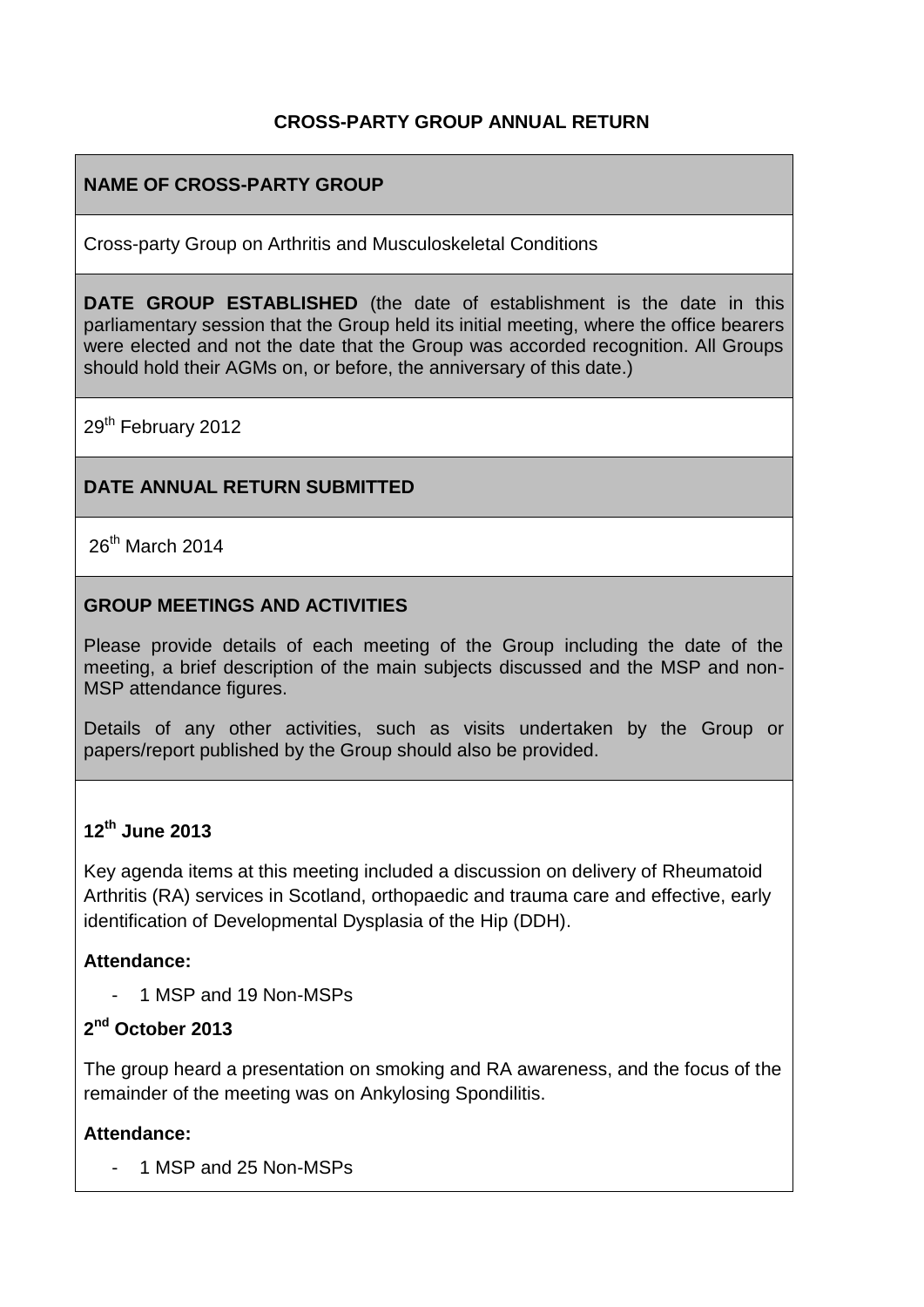# **27th November 2013**

Key agenda items at this meeting included the transition between young people's and adult services in Arthritis and Musculoskeletal Conditions and the British Society for Rheumatology Simple Tasks Campaign.

#### **Attendance:**

1 MSP and 25 Non-MSP

## **19th March 2014**

The main agenda item at this meeting was a series of presentations from the University of Aberdeen highlighting common rheumatic disease conditions and the recent research which promotes better understanding and management of them.

#### **Attendance:**

- 6 MSPs and 18 Non-MSPs

## **MSP MEMBERS OF THE GROUP**

Please provide names of all MSP members of the Group. Note that only names need to be provided, no party designation or other information is required.

Margaret McCulloch MSP

Nanette Milne MSP

Margaret McDougall MSP

Anne McTaggart MSP

Jim Eadie MSP

Jim Hume MSP

Alison Johnstone MSP.

#### **NON-MSP MEMBERS OF THE GROUP**

For organisational members please provide only the name of the organisation, it is not necessary to provide the name(s) of individuals who may represent the organisation at meetings of the Group.

Individuals Karen Allan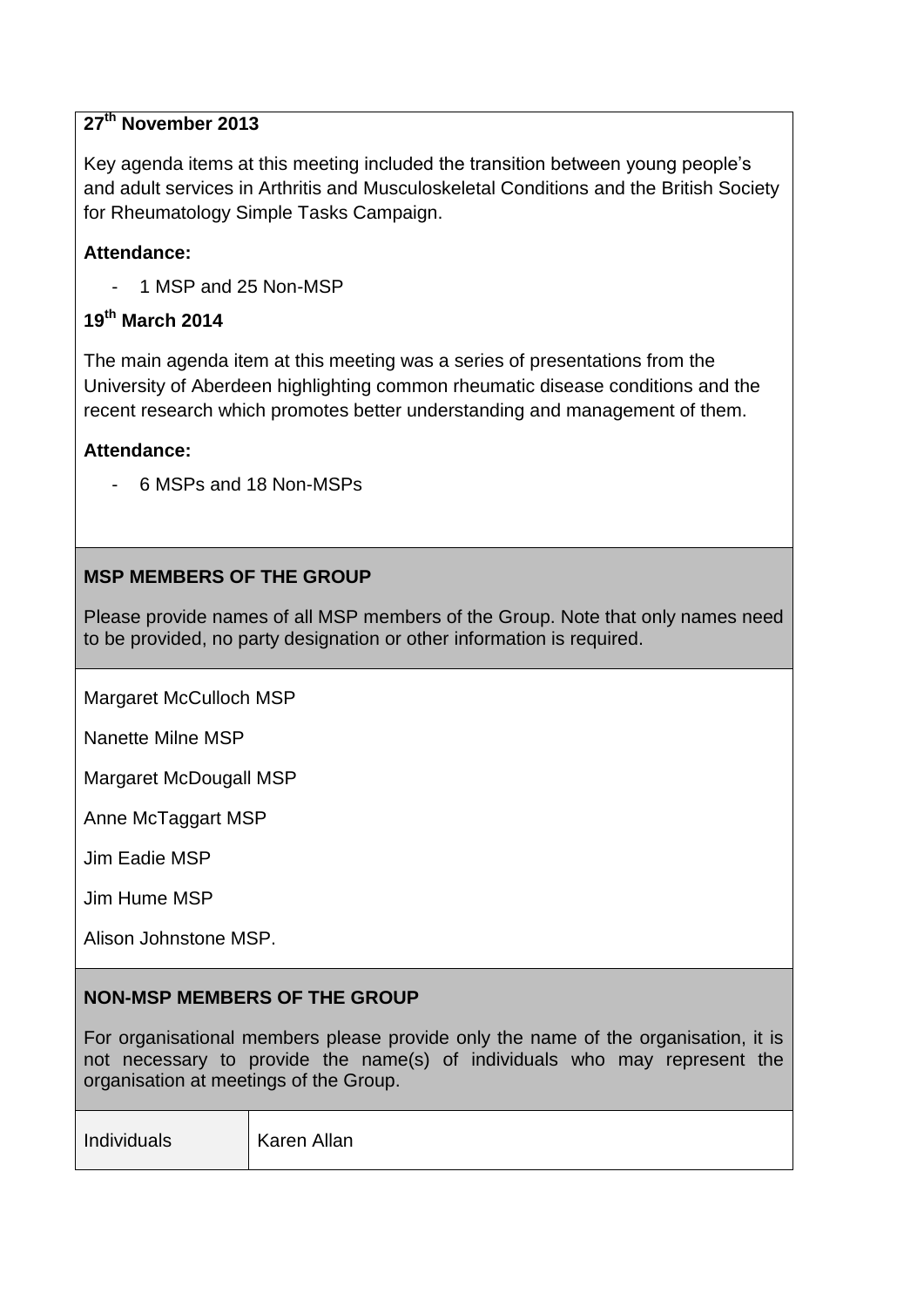| <b>Phil Atkinson</b>         |
|------------------------------|
| <b>Matt Barclay</b>          |
| Elizabeth Blackadder         |
| Maggie Brooks-Carter         |
| Sharon Campbell, Debbie Cook |
| Diane Crake                  |
| Alison Culpan                |
| Joyce Davidson               |
| Margaret Duncan              |
| Jane Gibson                  |
| Amy Hefford                  |
| <b>Jamie Hewitt</b>          |
| <b>Colin Howie</b>           |
| John Hunter                  |
| Janice Johnson               |
| Joan Kerr                    |
| <b>Catherine Lees</b>        |
| Kenryck Lloyds-Jones         |
| Irene Logan                  |
| Iain Macdonald               |
| Margaret-Mary Gordon         |
| Sheila MacLeod               |
| <b>Steve McBride</b>         |
| <b>Grainne Morrison</b>      |
| <b>Charlie Millar</b>        |
| Federico Moscogiuri          |
| Elizabeth Murphy             |
|                              |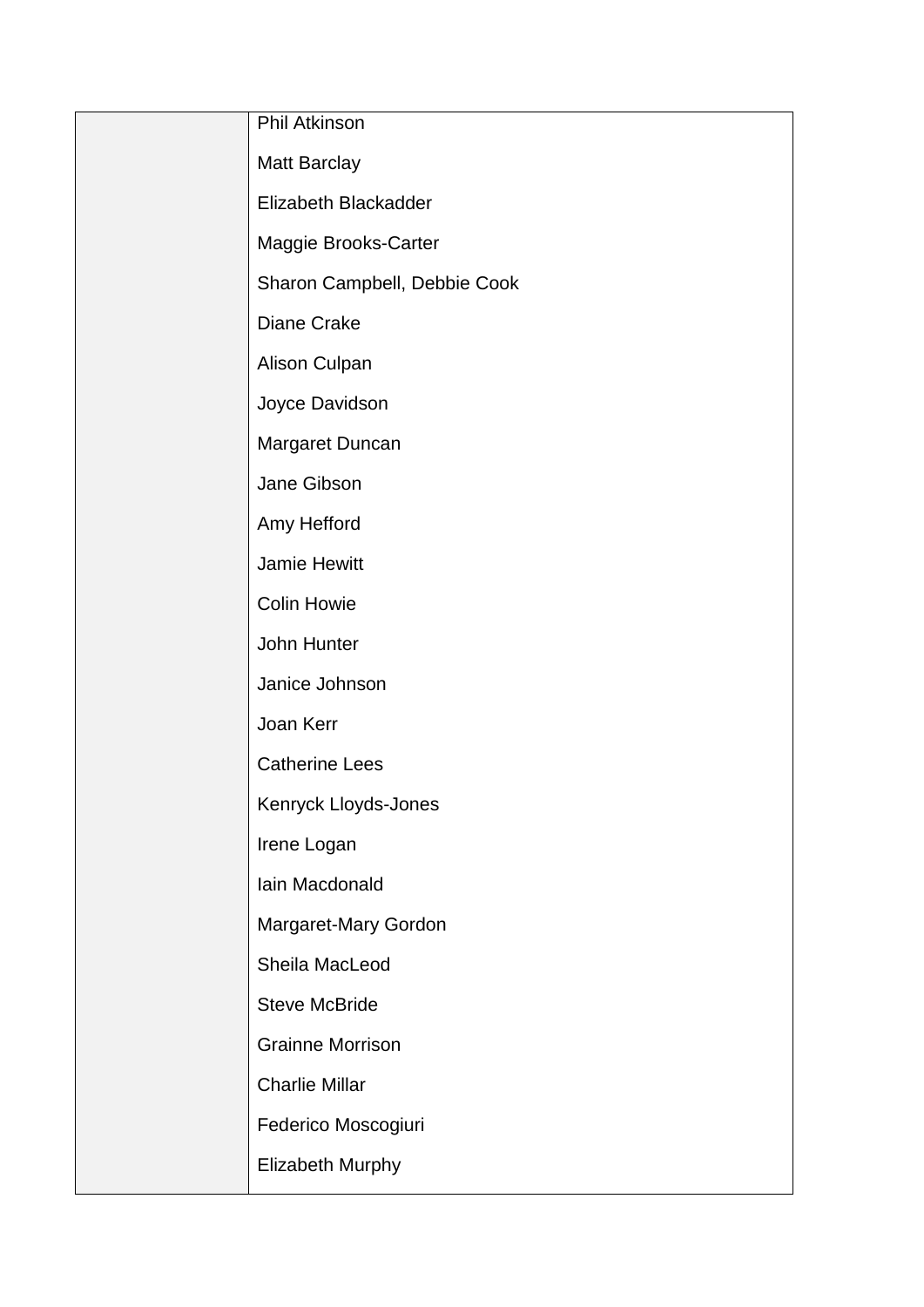|               | Anne Murray                               |
|---------------|-------------------------------------------|
|               | <b>Michael New</b>                        |
|               | Paulo Quadros                             |
|               | David Reid                                |
|               | <b>Catherine Stihler</b>                  |
|               | <b>Jim Walker</b>                         |
| Organisations | Abbott                                    |
|               | <b>Arthritis Care</b>                     |
|               | <b>Arthritis Care Scotland</b>            |
|               | <b>ARMA Scotland</b>                      |
|               | <b>Brittish Society for Rheumatology</b>  |
|               | <b>Brittle Bone Society</b>               |
|               | <b>Community Pharmacy Scotland</b>        |
|               | Edmesh                                    |
|               | Fibromyalgia Friends Scotland             |
|               | <b>Framework for Adult Rehabilitation</b> |
|               | <b>Giant Cell Arthritis Scotland</b>      |
|               | Intlife                                   |
|               | Merck Sharp & Dohme                       |
|               | Moray Health and Social Care Partnership  |
|               | National Ankylospodylitis Society         |
|               | <b>National Osteoporosis Society</b>      |
|               | National Rheumatology Arthritis Society   |
|               | NHS Ayrshire and Arran                    |
|               | <b>NHS Forth Valley</b>                   |
|               | NHS Greater Clyde and Glasgow             |
|               |                                           |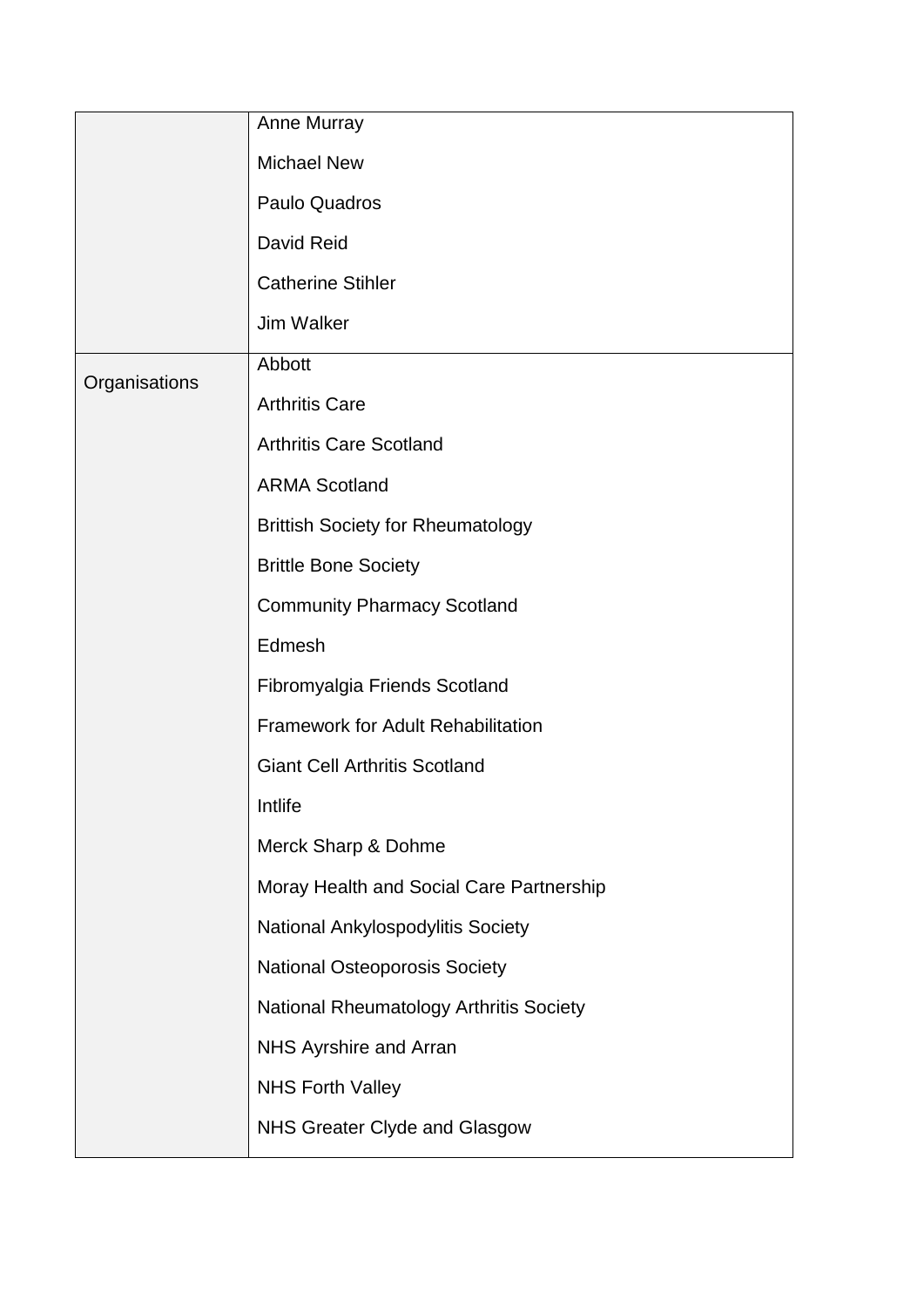| <b>NHS Lanarkshire</b>                                  |
|---------------------------------------------------------|
| <b>NHS Lothian</b>                                      |
| <b>NHS Tayside</b>                                      |
| Pain Concern                                            |
| Pfizer                                                  |
| <b>Psoriasis Scotland Arthritis Link Volunteers</b>     |
| Royal College of Nursing                                |
| Scottish Massage Therapists Organisation                |
| Scottish Network for Arthritis in Children              |
| Scottish Paediatric and Adolescent Rheumatology Network |
| <b>Scottish Rheumatology Society</b>                    |
| <b>UBC Pharma Ltd</b>                                   |

# **GROUP OFFICE BEARERS**

Please provide names for all office bearers. The minimum requirement is that two of the office bearers are MSPs and one of these is Convener – beyond this it is a matter for the Group to decide upon the office bearers it wishes to have. It is permissible to have more than one individual elected to each office, for example, coconveners or multiple deputy conveners.

| Convener               | Margaret McCulloch MSP |
|------------------------|------------------------|
| <b>Deputy Convener</b> | Nanette Milne MSP      |
| Secretary              | Sheila MacLeod         |
| <b>Treasurer</b>       | N/A                    |

#### **FINANCIAL BENEFITS OR OTHER BENEFITS RECEIVED BY THE GROUP**

Please provide details of any financial or material benefit(s) received from a single source in a calendar year which has a value, either singly or cumulatively, of more than £500. This includes donations, gifts, hospitality or visits and material assistance such as secretariat support.